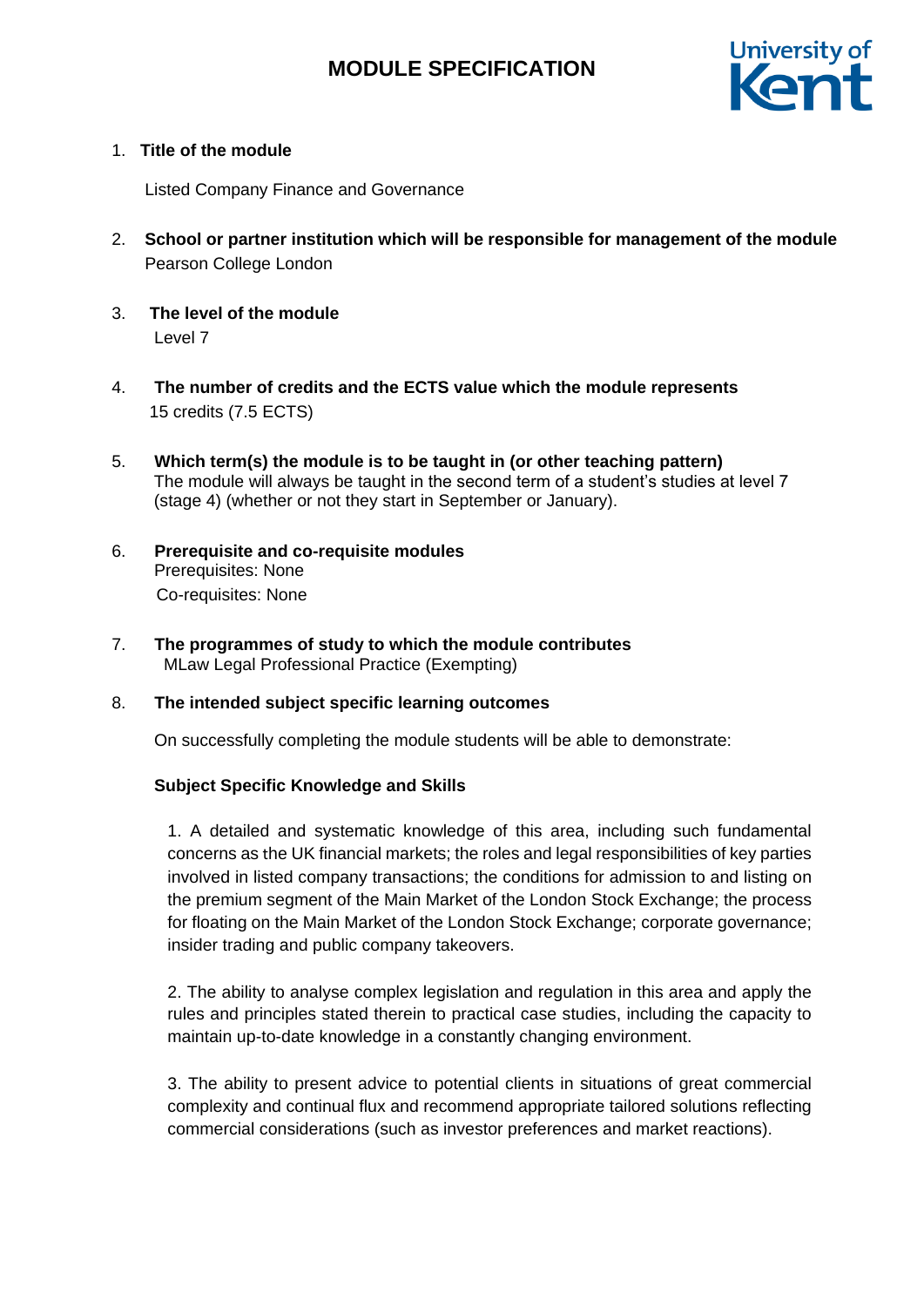

4. The ability to evaluate the consequences for a client of non-compliance with applicable rules in a variety of highly complex commercial situations.

5. The ability to review, draft and amend relevant legal documentation, such as a listed company Notice of AGM, letters and/or memoranda of advice to listed company clients.

6. The ability to prepare transactional documentation, such as checklists and timetables, without direction or supervision from others.

#### **General Transferable Skills**

- 1. An ability to use their knowledge and skills to anticipate and evaluate a client's requirements in a range of complex commercial circumstances and to devise appropriate, creative and original solutions to their problems.
- 2. An ability to conduct research and to communicate findings in a professional manner to specialist and non-specialist audiences.

## 9. **A synopsis of the curriculum**

This module introduces students to the finance and governance of companies listed in the premium segment of the Main Market of the London Stock Exchange. The curriculum will take students through the 'life' of a listed company from floatation through to governance whilst listed, further equity fundraisings on the stock market and public company takeovers. There is a wealth of EU and UK legislation, regulation and best practice guidance in this area. The aims of the curriculum are:

- To develop students' understanding of how public listed companies raise equity finance, how transactions are run and how these companies are governed;
- To provide practical, hands-on experience of listed company transactions and typical listed company legal work;
- To provide a grounding in basic practice skills for a seat or career in the Corporate Department of a law firm (or any team that may provide Corporate or transactional support).

Key words: listed companies, equity finance, corporate governance, AGM, float, initial public offering (IPO), secondary issue, disclosure, inside information, market abuse, insider dealing, takeover.

In the course of studying this module, students will cover the following key areas:

#### **10. Outline syllabus**

- Introduction to the City of London and raising finance on the markets
- Floats I (Due Diligence and Conditions for Listing)
- Floats II (Transactional timetable and documentation)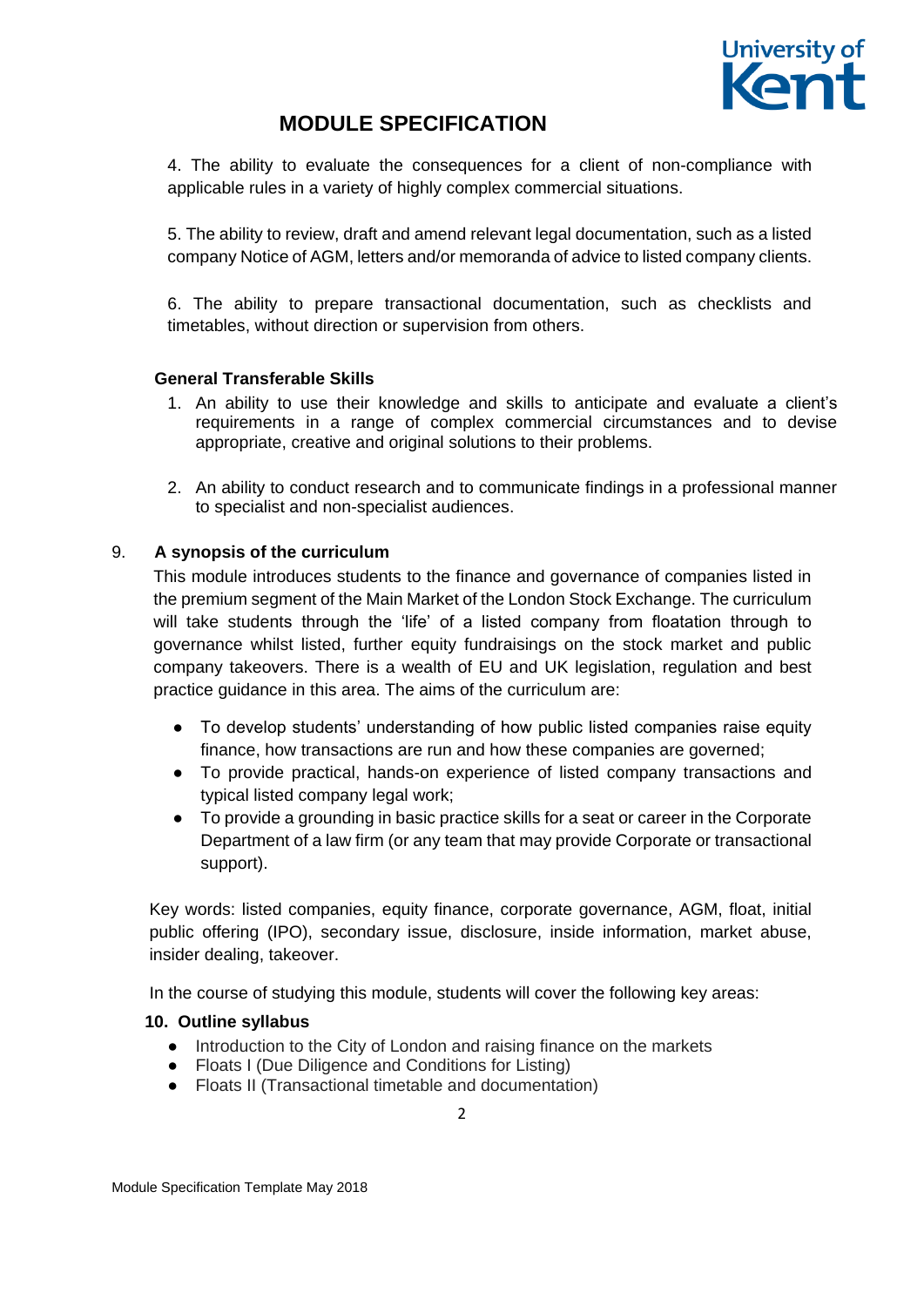

- Prospectuses and other Financial Promotions
- Directors' Liabilities on fundraisings
- Corporate Governance and Listed Company AGMs
- 
- Secondary Share Issues<br>• Disclosure and Inside Info Disclosure and Inside Information I (Disclosure under the LPDTs and the Model Code)
- Disclosure and Inside Information II (Market Abuse and Insider Dealing)
- Takeovers I (Stakebuilding, planning, financing, structures)
- Takeovers II (Transaction timetable)

## **11. Reading List (Indicative list, current at time of publication. Reading lists will be published annually)**

All textbooks and practitioner materials will be updated annually. Textbooks will be held in the latest edition and older editions will be withdrawn.

|                                      | Title, author, publisher<br>$\bullet$                                                                                                                                                                                                                                                                                                                                                                                                                                                                                                                                                                                                                                                                                                                                                                                                                                                                                                                                                                                                                                                                                                                                                                                             |
|--------------------------------------|-----------------------------------------------------------------------------------------------------------------------------------------------------------------------------------------------------------------------------------------------------------------------------------------------------------------------------------------------------------------------------------------------------------------------------------------------------------------------------------------------------------------------------------------------------------------------------------------------------------------------------------------------------------------------------------------------------------------------------------------------------------------------------------------------------------------------------------------------------------------------------------------------------------------------------------------------------------------------------------------------------------------------------------------------------------------------------------------------------------------------------------------------------------------------------------------------------------------------------------|
| <b>Core Text</b>                     | Fundamentals of Corporate Finance, Berk, J et al, Pearson<br>$\bullet$                                                                                                                                                                                                                                                                                                                                                                                                                                                                                                                                                                                                                                                                                                                                                                                                                                                                                                                                                                                                                                                                                                                                                            |
| <b>Essential</b><br>Reading          | Butterworths Company Law handbook [online] Lexis<br>$\bullet$<br>Financial Conduct Authority. The Listing, Prospectus, Disclosure and<br>$\bullet$<br>Transparency Rules (LPDT Rules) [Online]<br>https://www.handbook.fca.org.uk/<br>London Stock Exchange (2016) London Stock Exchange Admissions<br>$\bullet$<br>and Disclosure Standards [Online]<br>http://www.londonstockexchange.com/companies-and-advisors/main-<br>market/documents/brochures/admission-and-disclosure-standards.pdf<br>The Takeover Panel. The City Code on Takeovers and Mergers<br>$\bullet$<br>[Online] http://www.thetakeoverpanel.org.uk/the-code<br>Financial Reporting Coundil. UK Corporate Governance Code [Online]<br>$\bullet$<br>https://www.frc.org.uk/Our-Work/Codes-Standards/Corporate-<br>governance/UK-Corporate-Governance-Code.aspx<br>IVIS. Investment Association Share Capital Management Guidelines<br>$\bullet$<br>[online] https://www.ivis.co.uk/Guidelines.aspx Pre-emption Group<br>Statement of Principles [online] http://www.pre-<br>emptiongroup.org.uk/Principles.aspx<br>Financial Conduct Authority Code of Market Conduct [online]<br>$\bullet$<br>http://www.fca.org.uk/firms/markets/market-abuse/market-conduct |
| <b>Recommended</b><br><b>Reading</b> | Corporate Finance: principles and practice, Watson, D & Head, A,<br>$\bullet$<br>Pearson                                                                                                                                                                                                                                                                                                                                                                                                                                                                                                                                                                                                                                                                                                                                                                                                                                                                                                                                                                                                                                                                                                                                          |

#### 12. **Learning and Teaching Methods, including the nature and number of contact hours and the total study hours which will be expected of students, and how these relate to achievement of the intended module learning outcomes**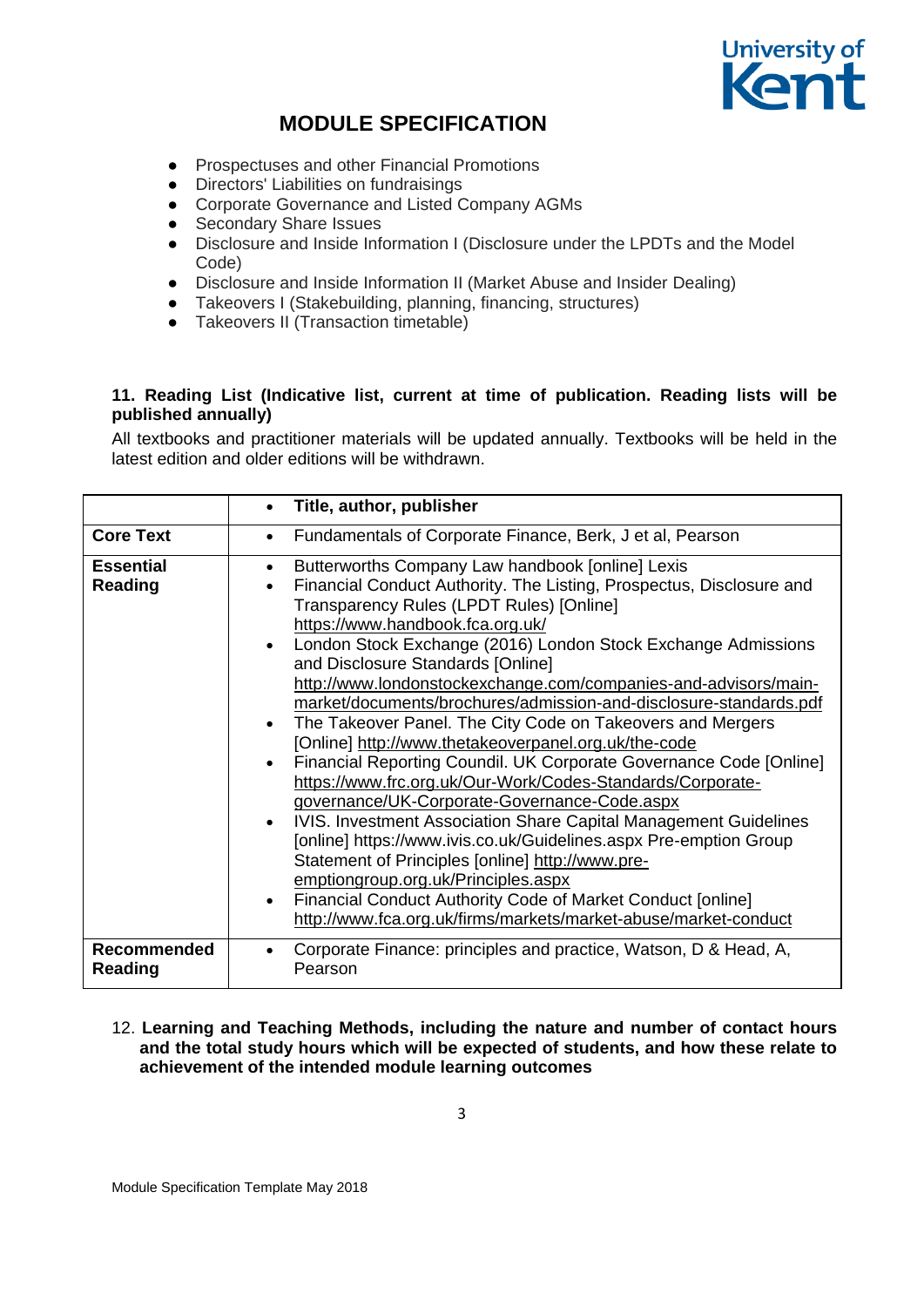

Learning and teaching takes place through four key activities. These comprise a blend of technical skills training; guided tasks assisting in self-directed research and study; practical application in a commercial context; and consolidation. The module assumes the student is a trainee in the corporate finance department of a law firm. The supervisor provides an introduction to the area, the client and the legal task before pointing the trainee towards source material. After the trainee has conducted research and attempted the task (e.g. drafting, advice letter, memorandum), the supervisor provides feedback (the face-to-face seminar). The module will follow a fictional client throughout. From a pedagogical perspective, this four mode blended method of delivery adopts an Accelerated Learning approach i.e. Connect- Concepts- Concrete Practice- Conclusions (Bowman) and Preparation- Presentation- Practice- Performance (Meier).

## **Part A – Technical skills training**

The trainee is briefed in detail on the relevant legal area (this can take a variety of forms, including, for example: webinars; live and / or recorded lectures; and conference calls).

#### **Part B – Self-directed research/Guided tasks**

The supervising partner/client partner will guide the trainee via e-mails and/or recorded voicemails into the relevant areas that need to be researched.

This may include reading articles and practitioner texts, drafting documentation for the clients (to be explained to the client / negotiated / executed in Part C), answering various client questions for a board meeting, presenting to the board of the client etc.

#### **Part C – Seminar**

The trainee will present their findings to the client and/or client partner/supervisor. New issues may arise from the presentation and / or further client information to change the dynamics of advice etc.

## **Section D – Consolidation**

This may be in the form of independent reflection / online student discussion forum / associated tutor dialogue (e.g. via email) as students absorb the issues raised in the briefings and seminars through the consolidation process.

As this is a practical course, the focus will be weighted to ensure understanding of the law before then applying it by advising the client.

| Activity                              | Notional Hours of<br>Study                                     |
|---------------------------------------|----------------------------------------------------------------|
| Technical skills training             | 10                                                             |
| Self-directed research / guided tasks | 100 (including<br>assessment<br>preparation and<br>completion) |
| <b>Seminars</b>                       | 20                                                             |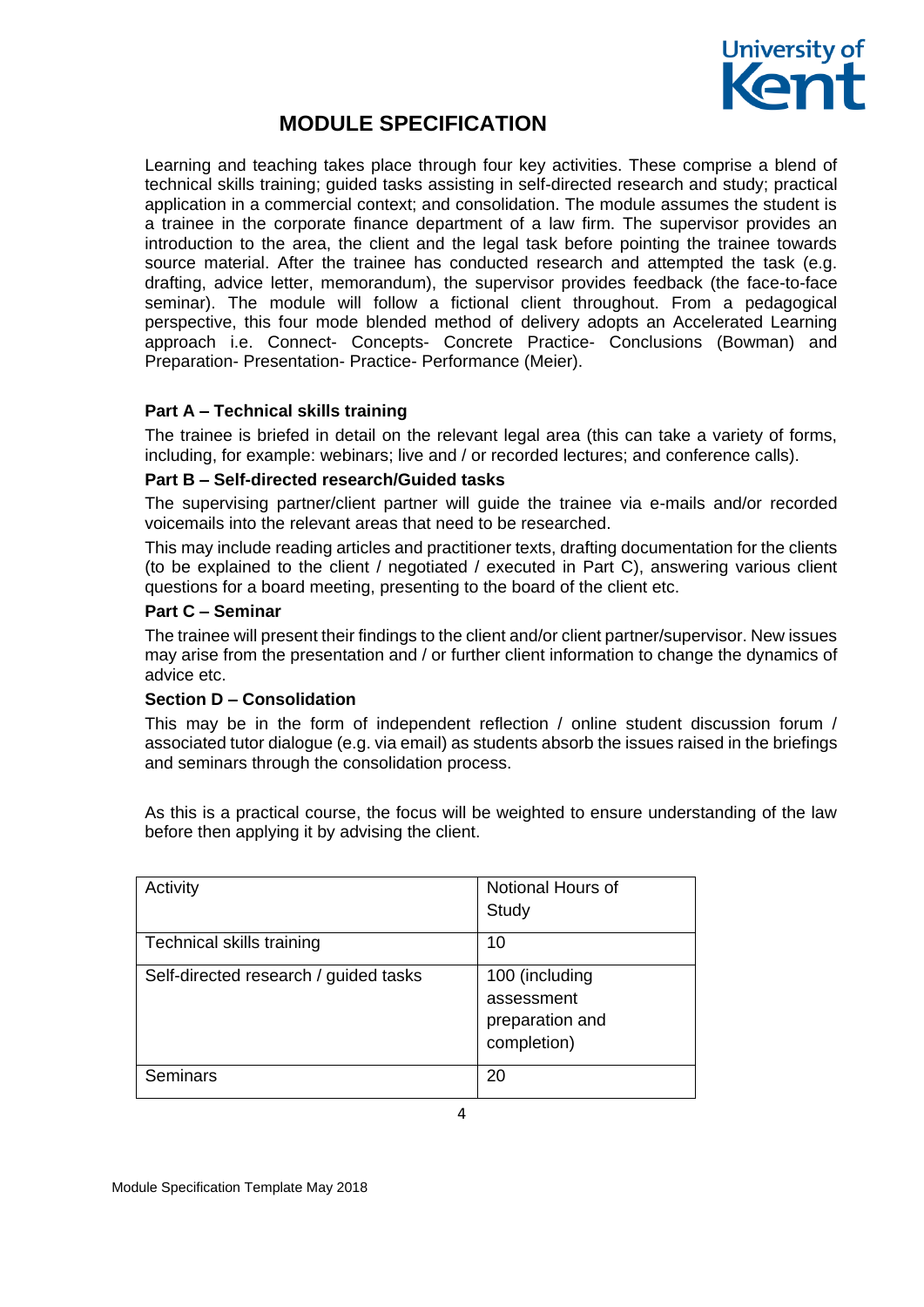

| <b>Consolidation</b> | ററ<br>∠∪ |
|----------------------|----------|
| Total                | 150      |

#### **13.1 Assessment methods and how these relate to testing achievement of the intended module learning outcomes**

This module will be assessed by a supervised assessment of three hours' duration, split into two parts:

Part A - an examination based on unseen questions set in a transactional context, in which students will be required to analyse various provided documents in order to advise a client or supervising partner accordingly (2 hours) (70%);

Part B – objective testing (1 hour) (30%).

Students will be required to attempt both parts of this assessment. Since the learning outcomes tested by each part overlap (see further detail below) an overall pass of 50% will be sufficient to pass the assessment.

#### Rationale

This methodology reflects two key objectives: firstly, and most importantly, to assess that the learning outcomes set out above have been achieved by the students in a way which complies with the Legal Practice Course Assessment Regulations. Secondly, to align our assessment regime with that proposed by the Solicitors Regulation Authority for the new Solicitors Qualifying Exam.

The proposed assessment methodology, combining a transaction based examination with objective testing we feel achieves both of these goals.

#### **13.2 Reassessment methods**

## 14. **Map of Module Learning Outcomes to Learning and Teaching Methods and methods of Assessment**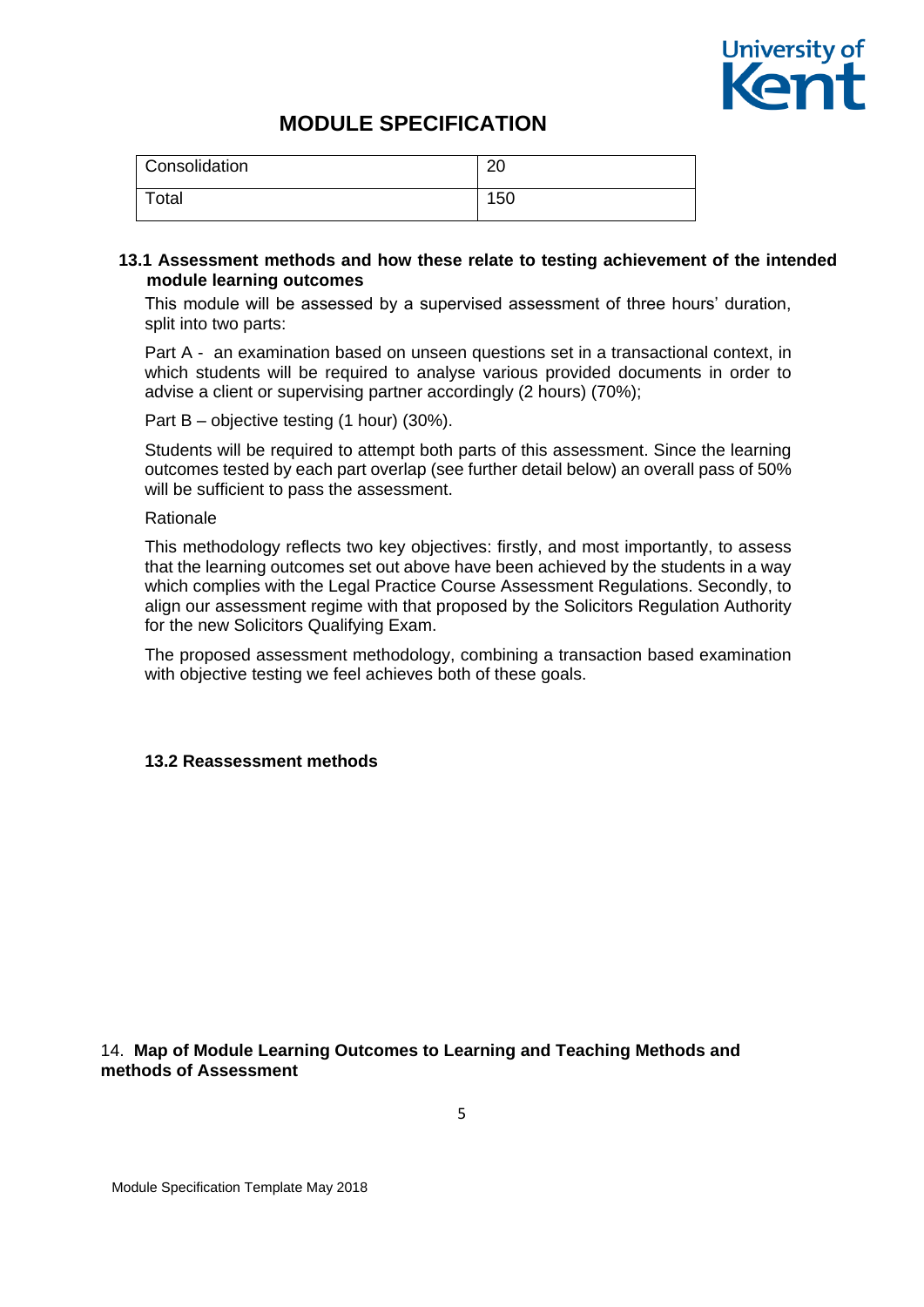

| <b>Module</b><br>learning<br>outcome        |                          | SS1          | SS <sub>2</sub> | SS <sub>3</sub> | SS4 | SS <sub>5</sub> | SS <sub>6</sub> | GTS1         | GTS2         |
|---------------------------------------------|--------------------------|--------------|-----------------|-----------------|-----|-----------------|-----------------|--------------|--------------|
| Learning/<br>teaching<br>method             | <b>Hours</b><br>allocate |              |                 |                 |     |                 |                 |              |              |
| <b>Technical</b><br>skills training         | 10                       | $\mathsf{X}$ | $\sf X$         | $\mathsf{X}$    | X   | $\sf X$         | X               | $\mathsf{X}$ | X            |
| Self-directed<br>research /<br>guided tasks | 100                      | $\mathsf{X}$ | $\sf X$         | X               | X   | X               | X               | $\mathsf{X}$ | X            |
| <b>Seminar</b>                              | 20                       | X            | $\sf X$         | X               | X   | X               | X               | X            | X            |
| <b>Consolidation</b>                        | 20                       | $\mathsf{X}$ | $\sf X$         | X               | X   | $\sf X$         | X               | $\mathsf{X}$ | $\mathsf{X}$ |
| <b>Assessment</b><br>method                 |                          |              |                 |                 |     |                 |                 |              |              |
| Part A<br><b>Examination</b>                |                          | X            | $\sf X$         | $\sf X$         | X   | $\sf X$         | $\sf X$         | $\mathsf{X}$ | X            |
| Part B<br>Objective<br>testing              |                          | $\mathsf{X}$ | $\sf X$         |                 | X   |                 |                 |              |              |

## **15 Inclusive module design**

The Collaborative Partner recognises and has embedded the expectations of current disability equality legislation, and supports students with a declared disability or special educational need in its teaching. Within this module we will make reasonable adjustments wherever necessary, including additional or substitute materials, teaching modes or assessment methods for students who have declared and discussed their learning support needs. Arrangements for students with declared disabilities will be made on an individual basis, in consultation with the Collaborative Partner's disability/dyslexia support service, and specialist support will be provided where needed.

# **16 Campus(es) or centre(s) where module will be delivered**

# Pearson College London

## **17 Internationalisation**

All the modules on the MLaw/LLB programme incorporate an international dimension wherever and whenever appropriate. This includes specific areas, such as EU statutory provisions in Contract and Employment Law and Human Right issues in Constitutional and